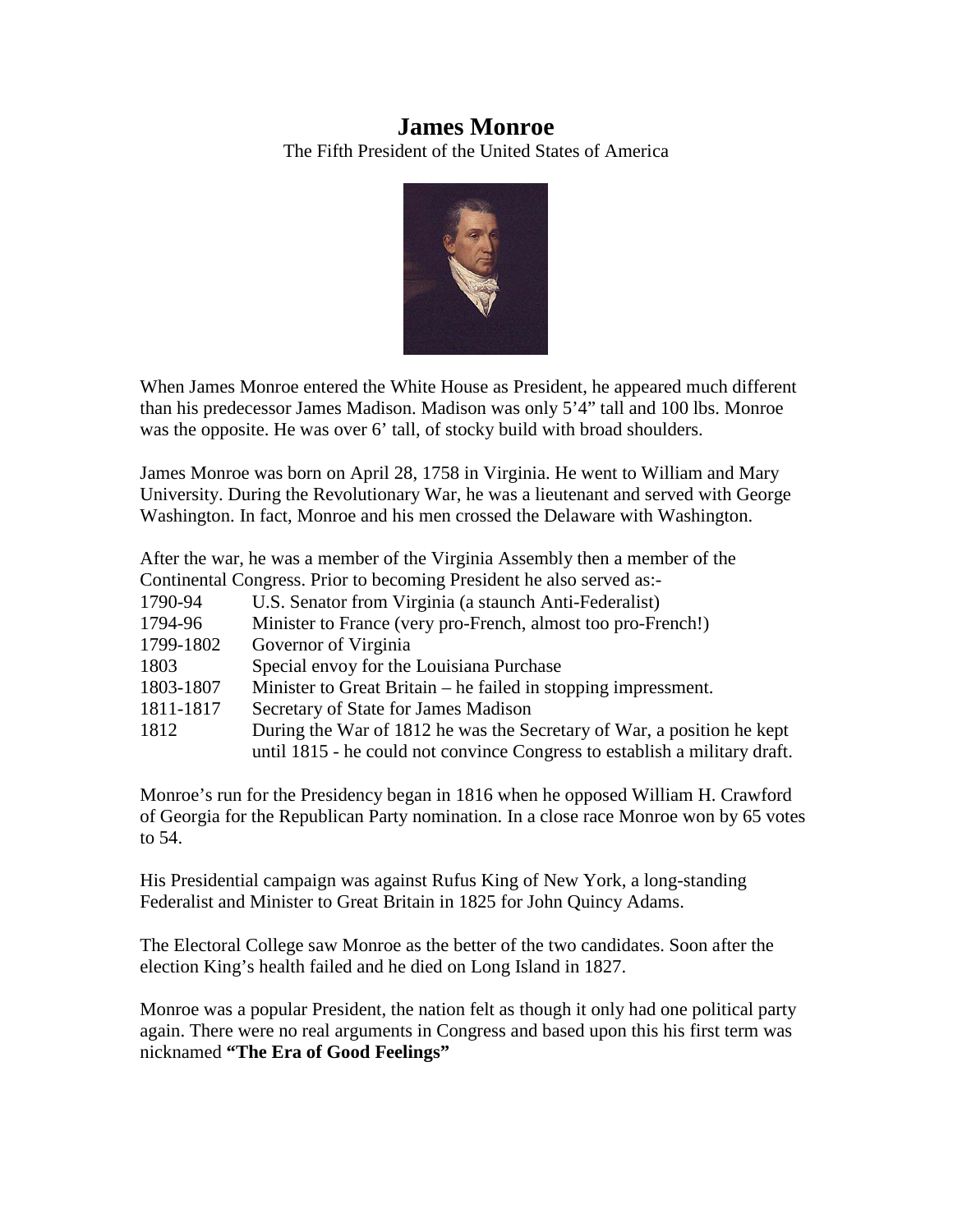# **Political Actions that took place during the terms of James Monroe**

#### **First Seminole War 1817-1818**

The Seminole Indians and Fugitive slaves were continually raiding Georgia. Monroe sent General Andrew Jackson to invade Spanish Florida and brutally crush the Seminole Indians.

#### **Rush-Bagot Agreement 1818**

Monroe completed a disarmament agreement between the United States and Great Britain, which demilitarized the Great Lakes after the War of 1812.

# **The Convention of 1818**

Monroe finalized a treaty with Canada where American fishermen could now fish in Canadian Waters. In addition the treaty fixed the U.S.-Canada border from Minnesota to the Rockies.

#### **Adams-Onís Treaty 1819**

Monroe signed a treaty with Spain. The key issues were that Spain would cede Florida to the United States and promise to pay \$ 5 million in damages lodged against them by U.S. Citizens

The treaty also fixed the South West boundary of the nation. It left modern day Texas under Spanish control

The final part of the treaty was that Spain relinquished all claims to Oregon

# **The Panic of 1819**

Economically the nation did not do well during Monroe's terms. His terms included the first depression in the nation after the War of 1812, a depression that lasted until 1821

# **The Missouri Compromise 1820**

Monroe was faced with the admission of two new states, Missouri and Maine, a slave versus a free state. Henry Clay of Kentucky led Congress into considering what the nation would do to the remainder of the lands from the Louisiana Purchase, if they were to be slave or free states. The compromise was the a line was created 36º 30' across the nation. North of the line was to be for free states where slavery was not allowed, South of the line would have states that were pro-slavery. Monroe wanted to veto Clay's bill but did not as he feared that his veto would start a civil war.